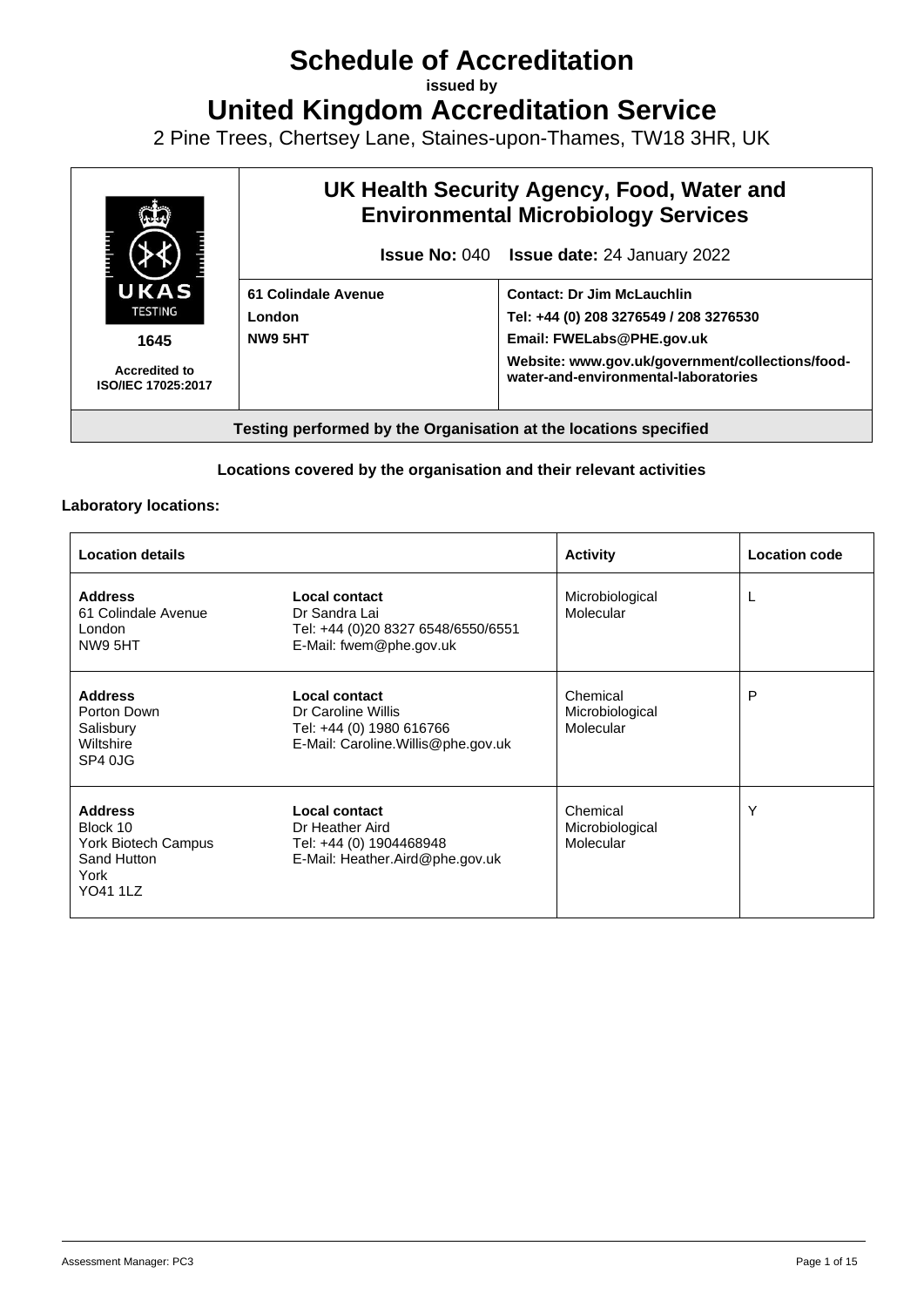

**Schedule of Accreditation issued by United Kingdom Accreditation Service**

2 Pine Trees, Chertsey Lane, Staines -upon -Thames, TW18 3HR, UK

### **UK Health Security Agency, Food, Water and Environmental Microbiology Services**

**Issue No:** 040 **Issue date:** 24 January 2022

#### **Testing performed by the Organisation at the locations specified**

| Materials/Products tested                | Type of test/Properties<br>measured/Range of<br>measurement | Standard specifications/<br>Equipment/Techniques used                                                                                                                                                             | Location<br>Code |
|------------------------------------------|-------------------------------------------------------------|-------------------------------------------------------------------------------------------------------------------------------------------------------------------------------------------------------------------|------------------|
| <b>FOODS AND FOOD</b><br><b>PRODUCTS</b> | <b>Chemistry Tests</b>                                      | Documented In-House Method:                                                                                                                                                                                       |                  |
| Milk and Dairy Products                  | Determination of alkaline<br>phosphatase activity           | FNES87 (P3) based on BS EN ISO<br>11816-1:2013                                                                                                                                                                    | P, Y             |
| <b>Food and Food Products</b>            | Water activity                                              | FNES67 (P1) based on BS EN ISO<br>18787:2017                                                                                                                                                                      | Y                |
| <b>ANIMAL FEEDS</b>                      | <b>Microbiological Tests</b>                                | Documented In-house Methods                                                                                                                                                                                       |                  |
|                                          | Detection:                                                  |                                                                                                                                                                                                                   |                  |
| Pet Food and Dog Chews                   | Salmonella spp                                              | FNES16 (F13) based on ISO 6579-<br>1:2017+A1:2020 for the purpose of<br>the Animal By-Products<br>(Enforcement) (England)<br>Regulation (ABPR) 2013 (amended<br>2015) implementing Regulation<br>(EU) No 142/2011 | L                |
|                                          | Enumeration:                                                |                                                                                                                                                                                                                   |                  |
| Dried Pet Food and Dog<br>Chews          | Enterobacteriaceae                                          | FNES13 (F23) based on ISO<br>21528-2:2017 for the purpose of<br>the Animal By-Products<br>(Enforcement) (England)<br>Regulation (ABPR) 2013 (amended<br>2015) implementing Regulation<br>(EU) No 142/2011         | L                |

### DETAIL OF ACCREDITATION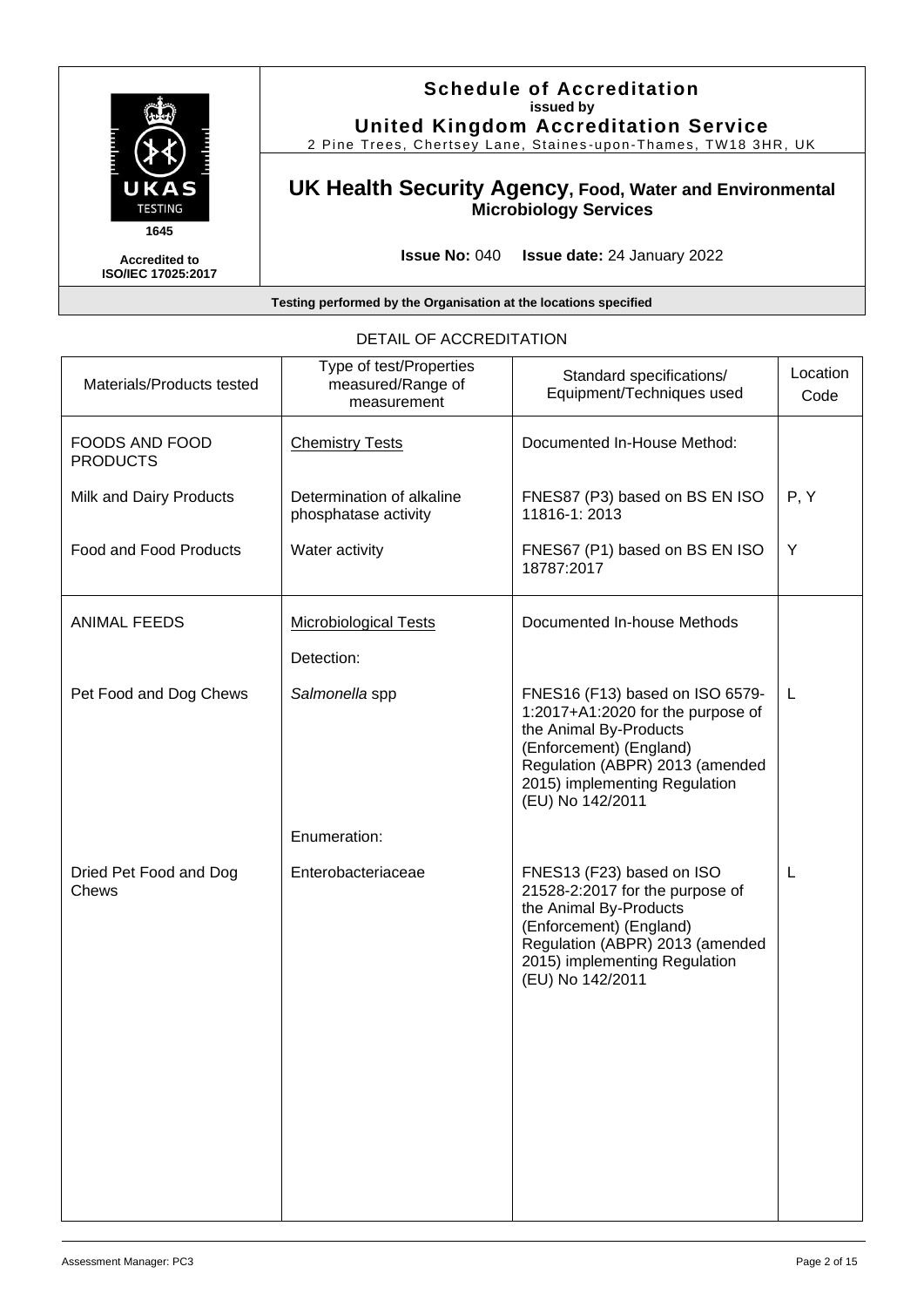

### **Schedule of Accreditation issued by United Kingdom Accreditation Service**

2 Pine Trees, Chertsey Lane, Staines -upon -Thames, TW18 3HR, UK

### **UK Health Security Agency, Food, Water and Environmental Microbiology Services**

**Issue No:** 040 **Issue date:** 24 January 2022

| Materials/Products tested                                                                          | Type of test/Properties<br>measured/Range of<br>measurement     | Standard specifications/<br>Equipment/Techniques used                                                                                                                 | Location<br>Code |
|----------------------------------------------------------------------------------------------------|-----------------------------------------------------------------|-----------------------------------------------------------------------------------------------------------------------------------------------------------------------|------------------|
| ENVIRONMENTAL<br><b>SAMPLES</b>                                                                    | <b>Microbiological Tests</b>                                    | Documented In-house Methods                                                                                                                                           |                  |
|                                                                                                    | Enumeration:                                                    |                                                                                                                                                                       |                  |
| Exposed settle plates, or<br>plates from air samplers<br>(incubated and enumerated<br>as received) | Airborne microbial load<br>(aerobic colony count and<br>moulds) | POR/EM1 following sampling using<br>an MAS-100 + Tryptone Soya Agar<br>and DRBC plates                                                                                | $\mathsf{P}$     |
|                                                                                                    | Detection:                                                      |                                                                                                                                                                       |                  |
| Animal hair, wool, soil and<br>environmental samples                                               | Bacillus anthracis (anthrax<br>spores), confirmed               | FNES121 Documented In-house<br>Method based on Knisely R.F.<br>Journal of Bacteriology, 1966                                                                          | Y                |
| <b>ENVIRONMENTAL</b><br><b>SAMPLES</b><br>Including swabs, cleaning<br>cloths and container rinses | Campylobacter spp                                               | FNES15 (F21) In-house method<br>with enrichment in Bolton broth and<br>plating onto mCCDA. Confirmation<br>by biochemical/ serological tests                          | L, P             |
|                                                                                                    | Escherichia coli O157                                           | FNES25 (F17) In-house method<br>using Immunomagnetic separation<br>and CT-SMAC agar. Confirmation<br>by latex agglutination and<br><b>Biomerieux API20E</b>           | L, P             |
|                                                                                                    |                                                                 | Optional confirmation as E. coli<br>O157:H7 and characterised as VT1<br>and/ or VT2 gene positive by DNA<br>detection using real-time PCR<br>using method FNES44 (M3) | P                |
|                                                                                                    |                                                                 |                                                                                                                                                                       |                  |
|                                                                                                    |                                                                 |                                                                                                                                                                       |                  |
|                                                                                                    |                                                                 |                                                                                                                                                                       |                  |
|                                                                                                    |                                                                 |                                                                                                                                                                       |                  |
|                                                                                                    |                                                                 |                                                                                                                                                                       |                  |
|                                                                                                    |                                                                 |                                                                                                                                                                       |                  |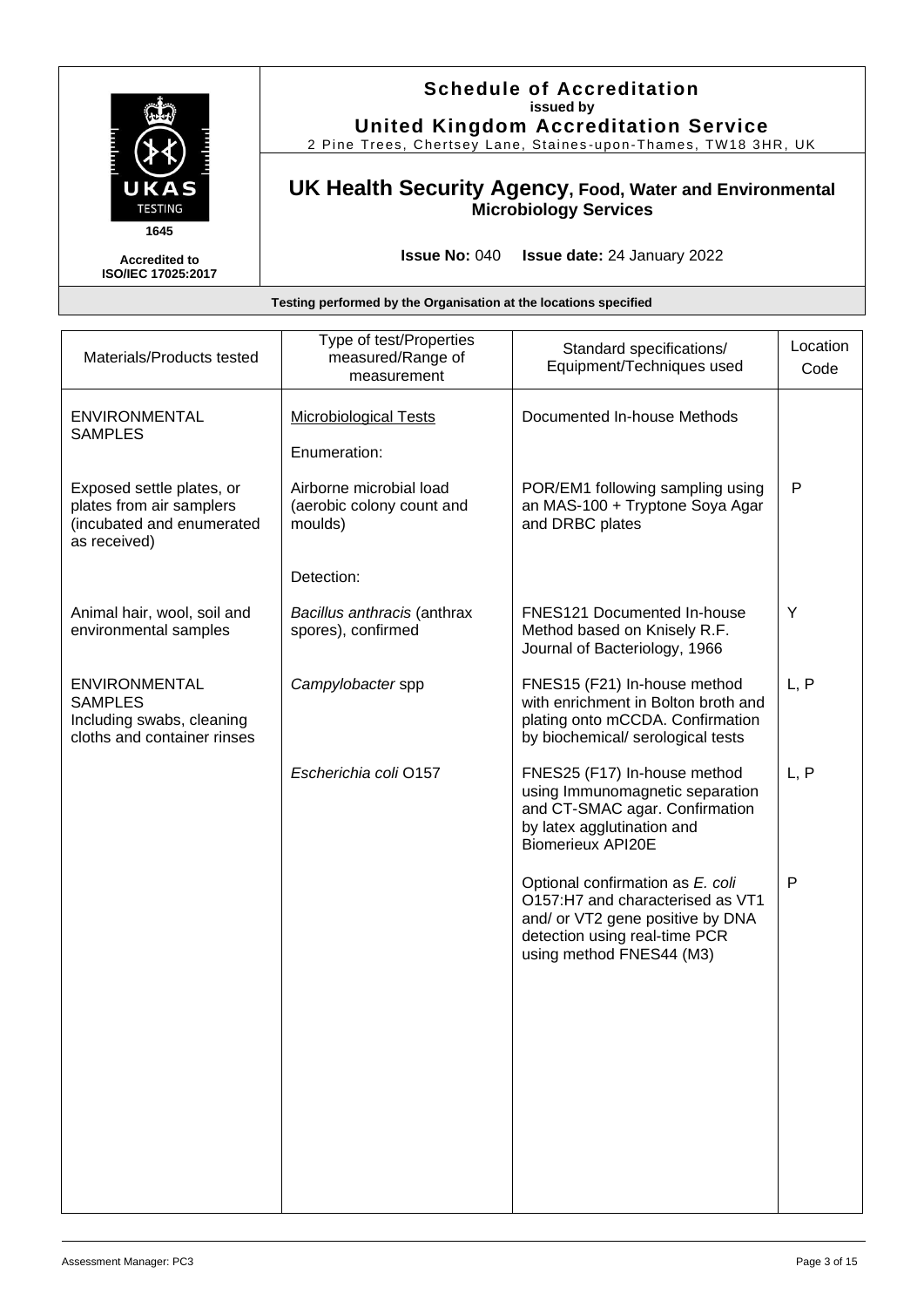|                                                           | <b>Schedule of Accreditation</b><br>issued by<br><b>United Kingdom Accreditation Service</b><br>2 Pine Trees, Chertsey Lane, Staines-upon-Thames, TW18 3HR, UK |
|-----------------------------------------------------------|----------------------------------------------------------------------------------------------------------------------------------------------------------------|
| UKAS<br><b>TESTING</b>                                    | UK Health Security Agency, Food, Water and Environmental<br><b>Microbiology Services</b>                                                                       |
| 1645<br><b>Accredited to</b><br><b>ISO/IEC 17025:2017</b> | <b>Issue No: 040</b><br><b>Issue date:</b> 24 January 2022                                                                                                     |
|                                                           | Testing performed by the Organisation at the locations specified                                                                                               |

| Materials/Products tested                                                                                                        | Type of test/Properties<br>measured/Range of<br>measurement               | Standard specifications/<br>Equipment/Techniques used                                                                                                                                                                   | Location<br>Code |
|----------------------------------------------------------------------------------------------------------------------------------|---------------------------------------------------------------------------|-------------------------------------------------------------------------------------------------------------------------------------------------------------------------------------------------------------------------|------------------|
| <b>ENVIRONMENTAL</b><br><b>SAMPLES</b><br>Including swabs, cleaning<br>cloths and container rinses,<br>unless specified (cont'd) | Microbiological Tests (cont'd)                                            | Documented In-house Methods                                                                                                                                                                                             |                  |
|                                                                                                                                  | Detection: (cont'd)                                                       |                                                                                                                                                                                                                         |                  |
|                                                                                                                                  | Listeria spp and Listeria<br>monocytogenes (including<br>identification)  | FNES22 (F19) based on ISO<br>11290-1:2017 with confirmation by<br>biochemical confirmation using<br>either Biomerieux API or Microgen -<br>Listeria gallery                                                             | L, P, Y          |
|                                                                                                                                  |                                                                           | Optional confirmation by DNA<br>detection using real-time PCR<br>using method FNES44 (M3)                                                                                                                               | L, Y             |
|                                                                                                                                  |                                                                           | Optional confirmation by MALDI<br>TOF MS using method FNES93<br>(M7)                                                                                                                                                    | $\mathsf{P}$     |
|                                                                                                                                  | Salmonella spp, including<br>serological identification to<br>group level | FNES16 (F13) based on BS EN<br>ISO 6579-1:2017+A1:2020 with<br>confirmation by Biochemical tests<br>including Biomerieux API20E<br>/serological confirmations or by<br>real-time PCR using method<br><b>FNES44 (M3)</b> | L, P, Y          |
|                                                                                                                                  | Enumeration:                                                              |                                                                                                                                                                                                                         |                  |
|                                                                                                                                  | Aerobic colony count at 30°C                                              | FNES14 (F10) In-house<br>1)<br>Method based on based on BS<br>EN ISO 4833-2: 2013 using<br>surface plating (spread or<br>spiral) on PCA incubated at<br>30°C for 48h                                                    | L, P, Y          |
|                                                                                                                                  |                                                                           | 2) FNES40 (F9) based on BS EN<br>ISO 4833-1: 2013                                                                                                                                                                       | P                |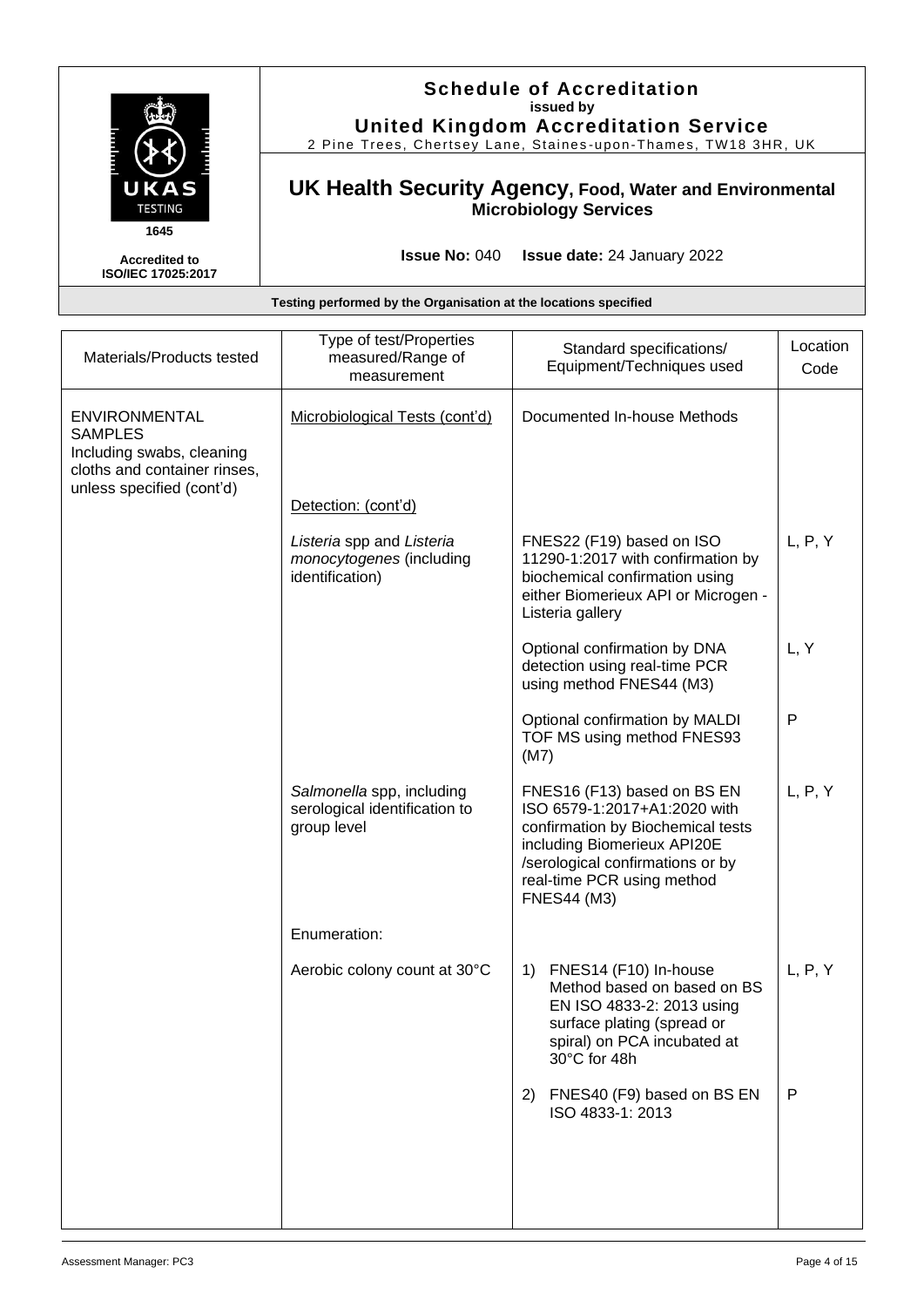### **Schedule of Accreditation issued by United Kingdom Accreditation Service**

2 Pine Trees, Chertsey Lane, Staines -upon -Thames, TW18 3HR, UK

### **UK Health Security Agency, Food, Water and Environmental Microbiology Services**

**Issue No:** 040 **Issue date:** 24 January 2022

| Testing performed by the Organisation at the locations specified                                                                 |                                                                                     |                                                                                                                                                                                                                    |                  |
|----------------------------------------------------------------------------------------------------------------------------------|-------------------------------------------------------------------------------------|--------------------------------------------------------------------------------------------------------------------------------------------------------------------------------------------------------------------|------------------|
| Materials/Products tested                                                                                                        | Type of test/Properties<br>measured/Range of<br>measurement                         | Standard specifications/<br>Equipment/Techniques used                                                                                                                                                              | Location<br>Code |
| <b>ENVIRONMENTAL</b><br><b>SAMPLES</b><br>Including swabs, cleaning<br>cloths and container rinses,<br>unless specified (cont'd) | Microbiological Tests (cont'd)<br>Enumeration: (cont'd)                             | Documented In-house Methods                                                                                                                                                                                        |                  |
|                                                                                                                                  | Presumptive and confirmed<br><b>Bacillus cereus</b><br>(and Bacillus spp recovered) | FNES9 (F15) based on BS EN ISO<br>7932:2004+A1:2020                                                                                                                                                                | $\mathsf{P}$     |
| (Location Y: Packaging<br>swabs only)                                                                                            | Campylobacter spp                                                                   | FNES15 (F21) based on BS EN<br>ISO 10272-2: 2017                                                                                                                                                                   | P, Y             |
|                                                                                                                                  | Clostridium perfringens                                                             | FNES11 (F14) based on BS EN<br>ISO 7937:2004                                                                                                                                                                       | $\mathsf{P}$     |
|                                                                                                                                  | Enterobacteriaceae,<br>presumptive and confirmed                                    | FNES13 (F23) based on ISO<br>1)<br>21528-2:2017                                                                                                                                                                    | L, P, Y          |
|                                                                                                                                  |                                                                                     | (2)<br>FNES72 (F38) In-house<br>method using MPN TEMPO                                                                                                                                                             | L, P, Y          |
|                                                                                                                                  | Escherichia coli,<br>$\beta$ -glucuronidase positive                                | FNES3 (F8) based on BS EN<br>1)<br>ISO 16649-2:2001                                                                                                                                                                | Υ                |
|                                                                                                                                  |                                                                                     | FNES47 (F20) In-house<br>2)<br>method using spread or spiral<br>plate on TBX agar with initial<br>incubation conducted at 30°C<br>for 4 hours followed by<br>incubation at 44 $\degree$ C for 18 $\pm$ 2<br>hours. | L, P             |
|                                                                                                                                  |                                                                                     | 3) POR/F32a using MPN TEMPO<br>method                                                                                                                                                                              | P                |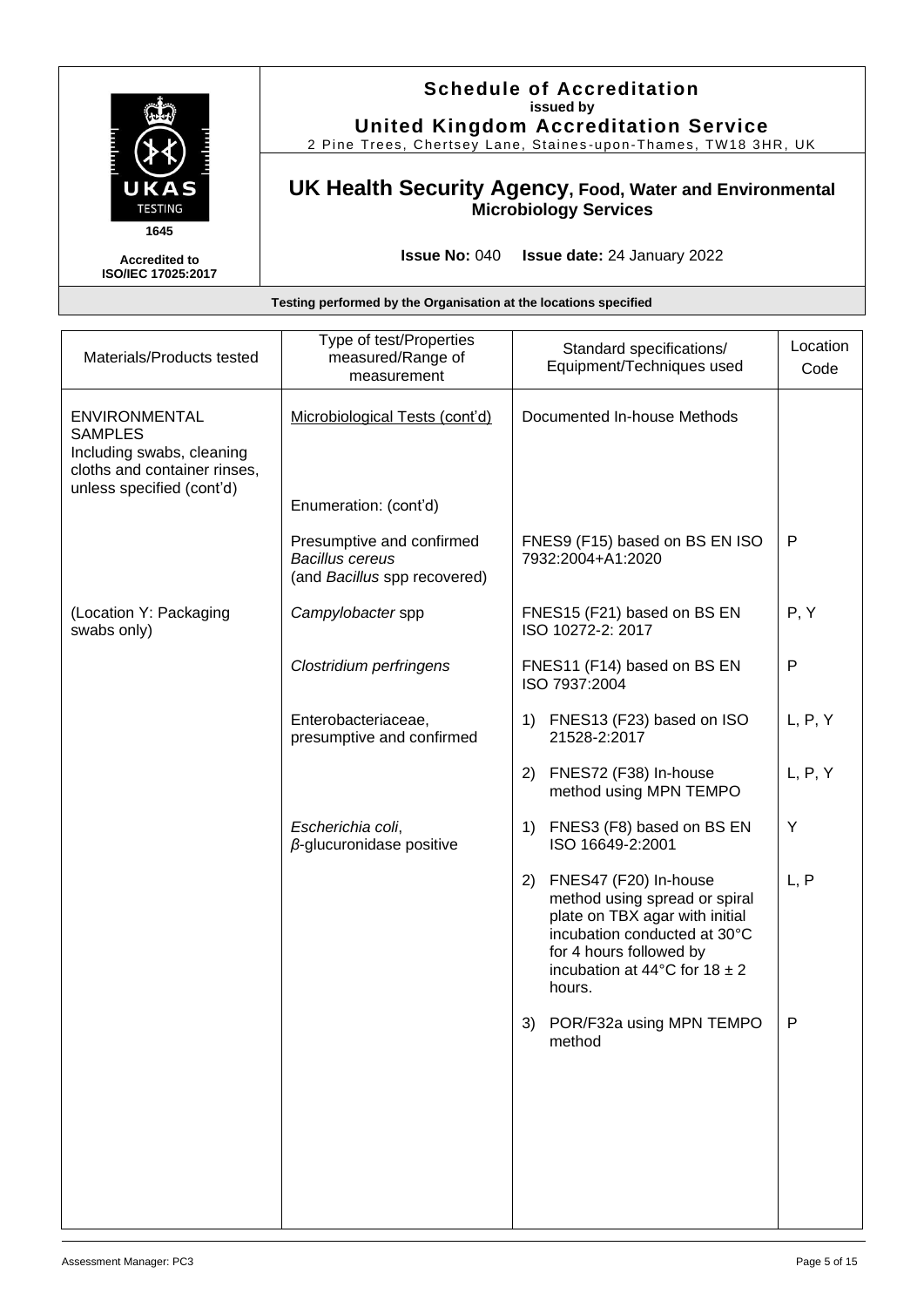| UKAS<br><b>TESTING</b><br>1645                    | <b>Schedule of Accreditation</b><br>issued by<br><b>United Kingdom Accreditation Service</b><br>2 Pine Trees, Chertsey Lane, Staines-upon-Thames, TW18 3HR, UK |
|---------------------------------------------------|----------------------------------------------------------------------------------------------------------------------------------------------------------------|
|                                                   | UK Health Security Agency, Food, Water and Environmental<br><b>Microbiology Services</b>                                                                       |
| <b>Accredited to</b><br><b>ISO/IEC 17025:2017</b> | <b>Issue No: 040</b><br><b>Issue date:</b> 24 January 2022                                                                                                     |

| Type of test/Properties<br>measured/Range of<br>measurement              | Standard specifications/<br>Equipment/Techniques used                                                                                                                        | Location<br>Code |
|--------------------------------------------------------------------------|------------------------------------------------------------------------------------------------------------------------------------------------------------------------------|------------------|
| Microbiological Tests (cont'd)                                           | Documented In-house Methods                                                                                                                                                  |                  |
| Enumeration: (cont'd)                                                    |                                                                                                                                                                              |                  |
| Listeria spp and Listeria<br>monocytogenes (including<br>identification) | FNES22 (F19) based on ISO<br>11290-2: 2017 and confirmation by<br>biochemical confirmation using<br>Biomerieux API or Microgen -<br>Listeria gallery                         | L, P, Y          |
|                                                                          | Optional confirmation by DNA<br>detection real-time PCR using<br>method FNES44 (M3)                                                                                          | L, Y             |
|                                                                          | Optional confirmation by MALDI<br>TOF MS using method FNES93<br>(M7)                                                                                                         | P                |
| Coagulase positive<br>Staphylococci                                      | FNES8 (F12) based on<br>BS EN ISO 6888-1:2021 using<br>confirmation by DNase, latex<br>agglutination and tube coagulase                                                      | P, Y             |
| <b>Microbiological Tests</b>                                             | Documented In-house Methods                                                                                                                                                  |                  |
| Detection:                                                               |                                                                                                                                                                              |                  |
| Campylobacter spp                                                        | FNES15 (F21) In-house method<br>with enrichment in Bolton broth and<br>plating onto mCCDA. Confirmation<br>biochemical/serological<br>confirmation for Campylobacter<br>spp. | L, P, Y          |
|                                                                          |                                                                                                                                                                              |                  |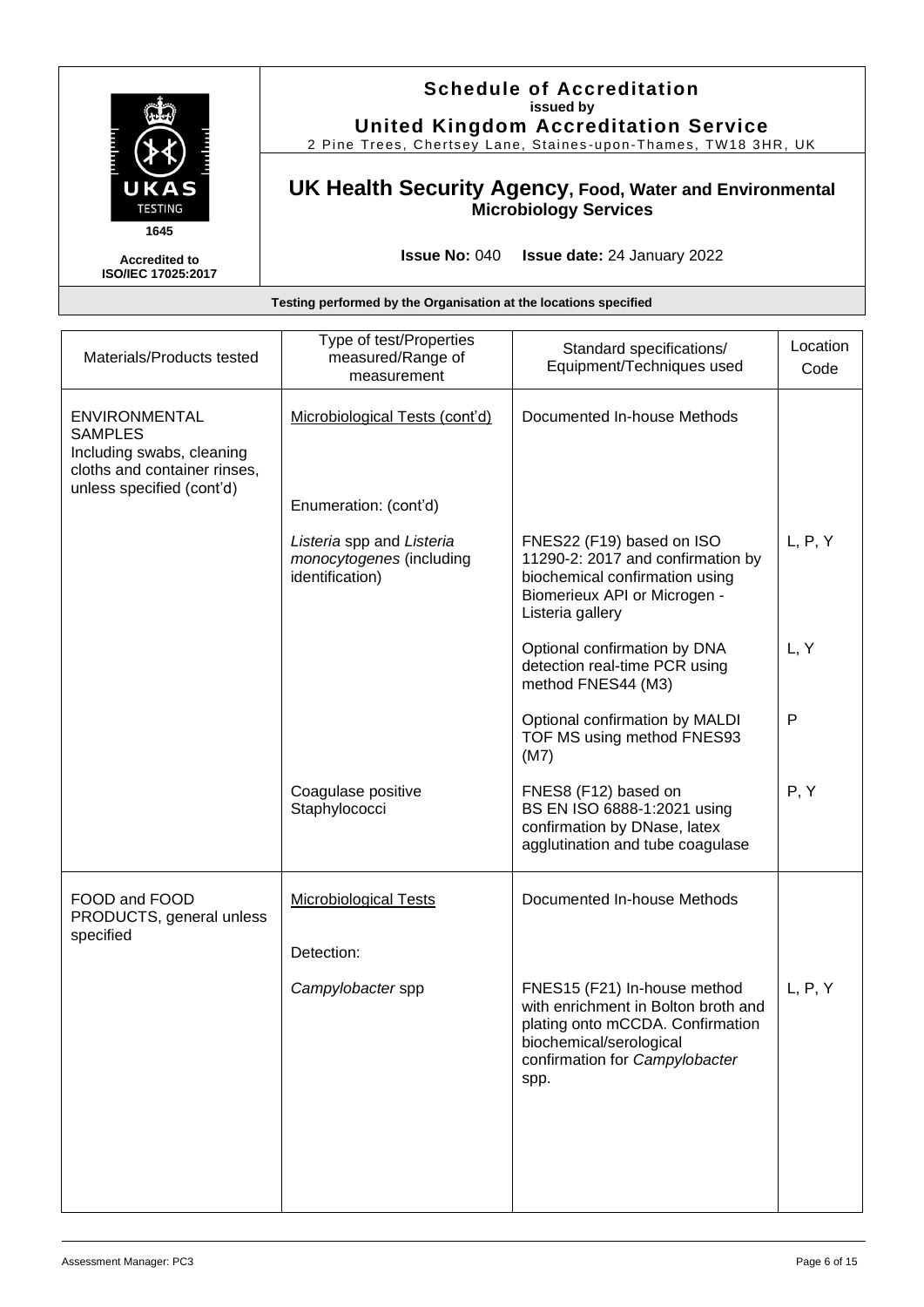

### **Schedule of Accreditation issued by United Kingdom Accreditation Service**

2 Pine Trees, Chertsey Lane, Staines -upon -Thames, TW18 3HR, UK

### **UK Health Security Agency, Food, Water and Environmental Microbiology Services**

**Issue No:** 040 **Issue date:** 24 January 2022

| Materials/Products tested                                                            | Type of test/Properties<br>measured/Range of<br>measurement              | Standard specifications/<br>Equipment/Techniques used                                                                                                                                                 | Location<br>Code |
|--------------------------------------------------------------------------------------|--------------------------------------------------------------------------|-------------------------------------------------------------------------------------------------------------------------------------------------------------------------------------------------------|------------------|
| FOOD and FOOD<br>PRODUCTS, general unless<br>specified (cont'd)                      | Microbiological Tests (cont'd)<br>Detection: (cont'd)                    | Documented In-house Methods                                                                                                                                                                           |                  |
| Baby and infant milks, milk<br>formulae and related<br>products (powdered or liquid) | Presumptive Cronobacter spp                                              | FLOS43 based on BS EN ISO<br>22964:2017                                                                                                                                                               | L                |
|                                                                                      | Escherichia coli O157                                                    | FNES25 (F17) In-house method<br>using Immunomagnetic separation<br>and CT-SMAC agar. Confirmation<br>by latex agglutination and<br><b>Biomerieux API20E</b>                                           | L, P, Y          |
|                                                                                      |                                                                          | Optional confirmation as E. coli<br>O157:H7 and characterised as VT1<br>and/ or VT2 gene positive by DNA<br>detection using manual extraction<br>and real-time PCR using method<br><b>FNES44 (M3)</b> | $\mathsf{P}$     |
|                                                                                      | Listeria spp and Listeria<br>monocytogenes (including<br>identification) | FNES22 (F19) based on ISO<br>11290-1:2017 with confirmation by<br>biochemical tests using either<br>Biomerieux API or Microgen -<br>Listeria gallery                                                  | L, P, Y          |
|                                                                                      |                                                                          | Optional confirmation by DNA<br>detection using real-time PCR<br>using method FNES 44 (M3)                                                                                                            | L, Y             |
|                                                                                      |                                                                          | Optional confirmation by MALDI<br>TOF MS using method FNES93<br>(M7) POR/M7                                                                                                                           | P                |
|                                                                                      |                                                                          |                                                                                                                                                                                                       |                  |
|                                                                                      |                                                                          |                                                                                                                                                                                                       |                  |
|                                                                                      |                                                                          |                                                                                                                                                                                                       |                  |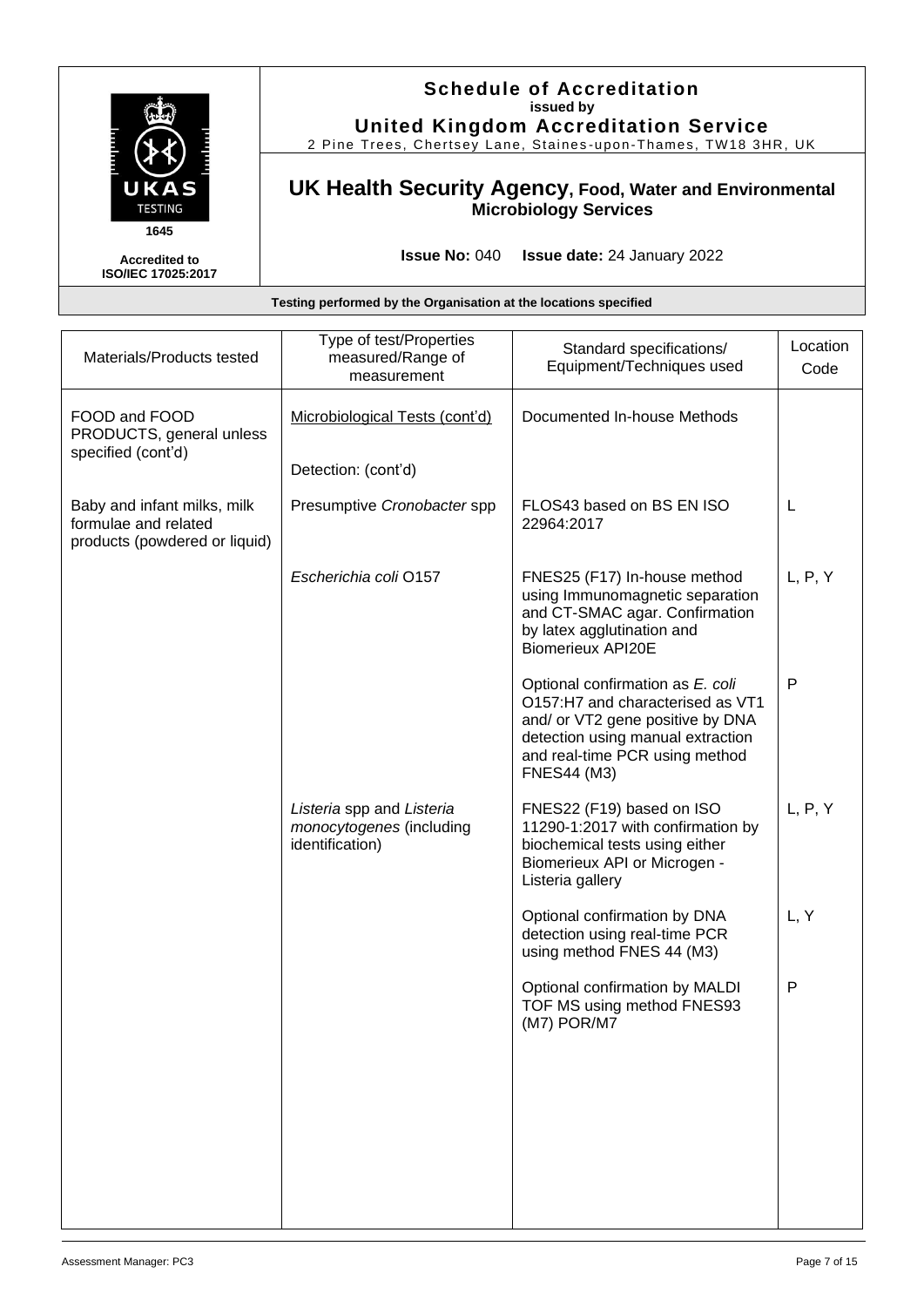|                                            | Uni<br>2 Pine Tree |
|--------------------------------------------|--------------------|
| UKAS<br><b>TESTING</b>                     | <b>UK Health</b>   |
| 1645                                       |                    |
| <b>Accredited to</b><br>ISO/IEC 17025:2017 |                    |

## **Schedule of Accreditation issued by ted Kingdom Accreditation Service**

2s, Chertsey Lane, Staines-upon-Thames, TW18 3HR, UK

### **UK Health Security Agency, Food, Water and Environmental Microbiology Services**

**Issue No:** 040 **Issue date:** 24 January 2022

| Materials/Products tested                                       | Type of test/Properties<br>measured/Range of<br>measurement               | Standard specifications/<br>Equipment/Techniques used                                                                                                                | Location<br>Code |
|-----------------------------------------------------------------|---------------------------------------------------------------------------|----------------------------------------------------------------------------------------------------------------------------------------------------------------------|------------------|
| FOOD and FOOD<br>PRODUCTS, general unless<br>specified (cont'd) | Microbiological Tests (cont'd)                                            | Documented In-house Methods                                                                                                                                          |                  |
|                                                                 | Detection (cont'd)                                                        |                                                                                                                                                                      |                  |
|                                                                 | Salmonella spp, including<br>serological identification to<br>group level | FNES16 (F13) based on BS EN<br>ISO 6579-1:2017+A1:2020 with<br>confirmation by biochemical tests<br>using Biomerieux<br>API20E/serological                           | L, P, Y          |
|                                                                 |                                                                           | Optional confirmation by real-time<br>PCR using method FNES44 (M3)                                                                                                   | L, P, Y          |
|                                                                 | Detection and Enumeration:                                                |                                                                                                                                                                      |                  |
|                                                                 | Vibrio spp                                                                | FLOS67 In-house method<br>enrichment in alkaline peptone<br>water and sub-cultured to TCBS<br>agar                                                                   | L                |
|                                                                 | Enumeration:                                                              |                                                                                                                                                                      |                  |
|                                                                 | Aerobic colony count                                                      | FNES14 (F10) In-house<br>1)<br>Method based on based on BS<br>EN ISO 4833-2: 2013 using<br>surface plating (spread or<br>spiral) on PCA incubated at<br>30°C for 48h | L, P, Y          |
| (Location Y: Raw milks only)                                    |                                                                           | 2) FNES40 (F9) based on BS EN<br>ISO 4833-1: 2013                                                                                                                    | P, Y             |
|                                                                 | Bacillus cereus, presumptive<br>(and/or Bacillus spp<br>recovered)        | FNES9 (F15) based on BS EN ISO<br>7932:2004+A1: 2020                                                                                                                 | L, P, Y          |
| (Location Y: Chicken neck<br>skins only)                        | Campylobacter spp                                                         | FNES15 (F21) based on BS EN<br>ISO 10272-2:2017                                                                                                                      | L, P, Y          |
|                                                                 | Clostridium perfringens                                                   | FNES11 (F14) based on BS EN<br>ISO 7937:2004                                                                                                                         | L, P, Y          |
|                                                                 |                                                                           |                                                                                                                                                                      |                  |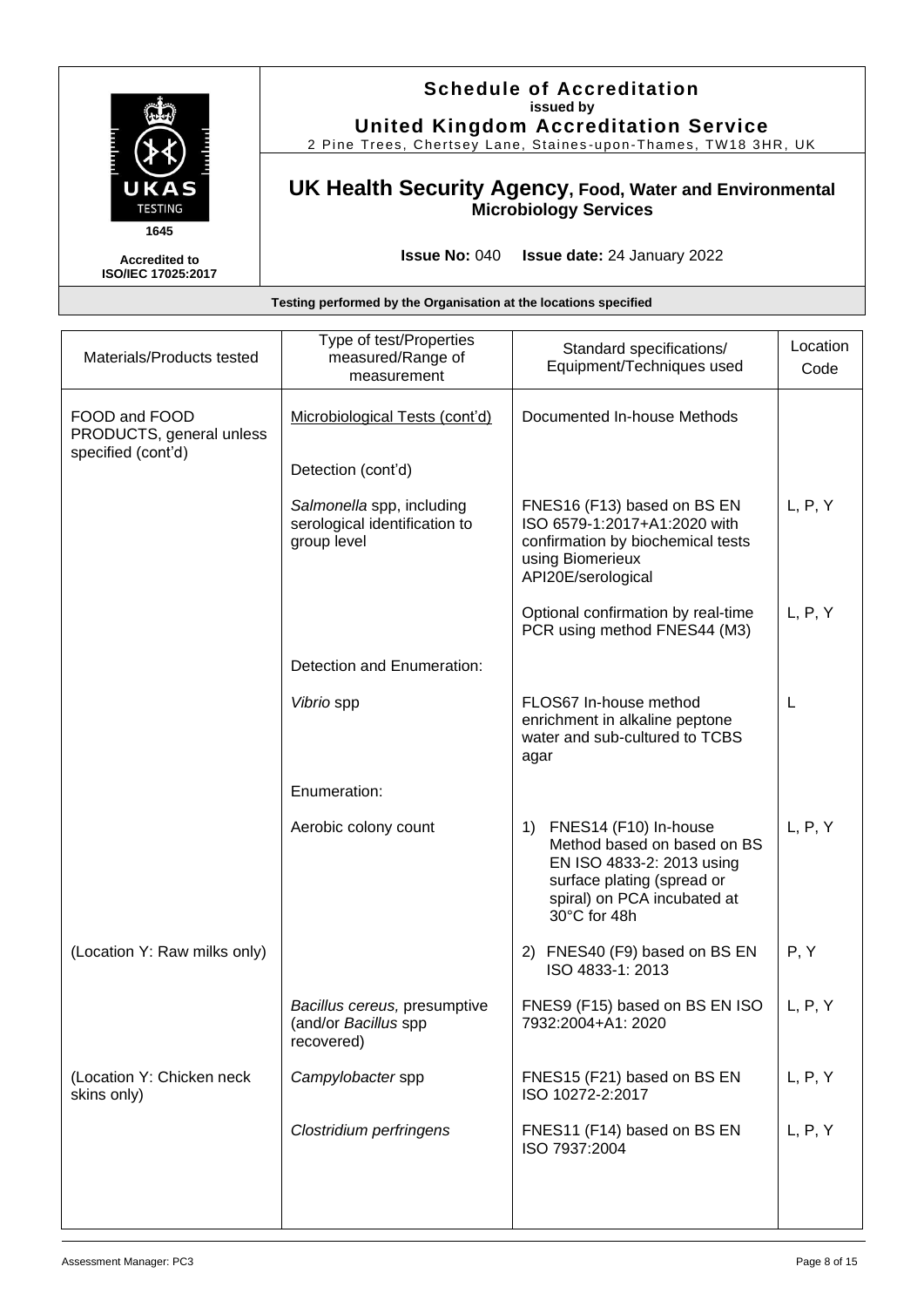

### **Schedule of Accreditation issued by United Kingdom Accreditation Service**

2 Pine Trees, Chertsey Lane, Staines -upon -Thames, TW18 3HR, UK

### **UK Health Security Agency, Food, Water and Environmental Microbiology Services**

**Issue No:** 040 **Issue date:** 24 January 2022

| Materials/Products tested                                                                                     | Type of test/Properties<br>measured/Range of<br>measurement | Standard specifications/<br>Equipment/Techniques used                                                                                                                                    | Location<br>Code |
|---------------------------------------------------------------------------------------------------------------|-------------------------------------------------------------|------------------------------------------------------------------------------------------------------------------------------------------------------------------------------------------|------------------|
| FOOD and FOOD<br>PRODUCTS, general unless<br>specified (cont'd)                                               | Microbiological Tests (cont'd)<br>Enumeration: (cont'd)     | Documented In-house Methods                                                                                                                                                              |                  |
|                                                                                                               | Enterobacteriaceae,<br>presumptive and confirmed            | FNES13 (F23) based on BS EN<br>ISO 21528-2:2017                                                                                                                                          | L, P, Y          |
| (Excluding chocolate, milk<br>and coloured dried herbs<br>and spices) (Location P:<br>includes milk products) | Enterobacteriaceae                                          | FNES72 (F38) In-house method<br>using MPN TEMPO method                                                                                                                                   | L, P, Y          |
|                                                                                                               | Escherichia coli,<br>$\beta$ -glucuronidase positive        | 1) FNES3 (F8) based on BS ISO<br>16649-2:2001                                                                                                                                            | Y                |
|                                                                                                               |                                                             | 2)<br>FNES47 (F20) using spread or<br>spiral plate colony count on<br>TBX agar initial incubation<br>conducted at 30°C for 4 hours<br>followed by incubation at 44°C<br>for $18 \pm 2$ h | L, P             |
| (Location L: dried and frozen<br>products only)                                                               |                                                             | FNES28 (F22) by MPN, based<br>3)<br>on BS EN ISO 16649-3: 2015                                                                                                                           | L, P, Y          |
| (excludes dried foods and<br>brine)                                                                           |                                                             | 4) POR/F32a using MPN TEMPO<br>method                                                                                                                                                    | $\mathsf{P}$     |
| <b>MILK AND DAIRY</b>                                                                                         | Enumeration:                                                | Documented In-house Methods                                                                                                                                                              |                  |
| <b>PRODUCTS</b>                                                                                               | Coliforms, confirmed                                        | FNES41 (D4) based on BS EN<br>ISO 4832:2006                                                                                                                                              | L, P, Y          |
|                                                                                                               | Enterobacteriaceae,<br>presumptive and confirmed            | FNES13 (F23) based on BS EN<br>ISO 21528-2:2017                                                                                                                                          | L, P, Y          |
| Baby and infant milks, milk<br>formulae and related<br>products (powdered or liquid)                          | Enterobacteriaceae,<br>presumptive and confirmed            | FNES31 (F18) by MPN based on<br>BS EN ISO 21528-1:2017                                                                                                                                   | L                |
|                                                                                                               |                                                             |                                                                                                                                                                                          |                  |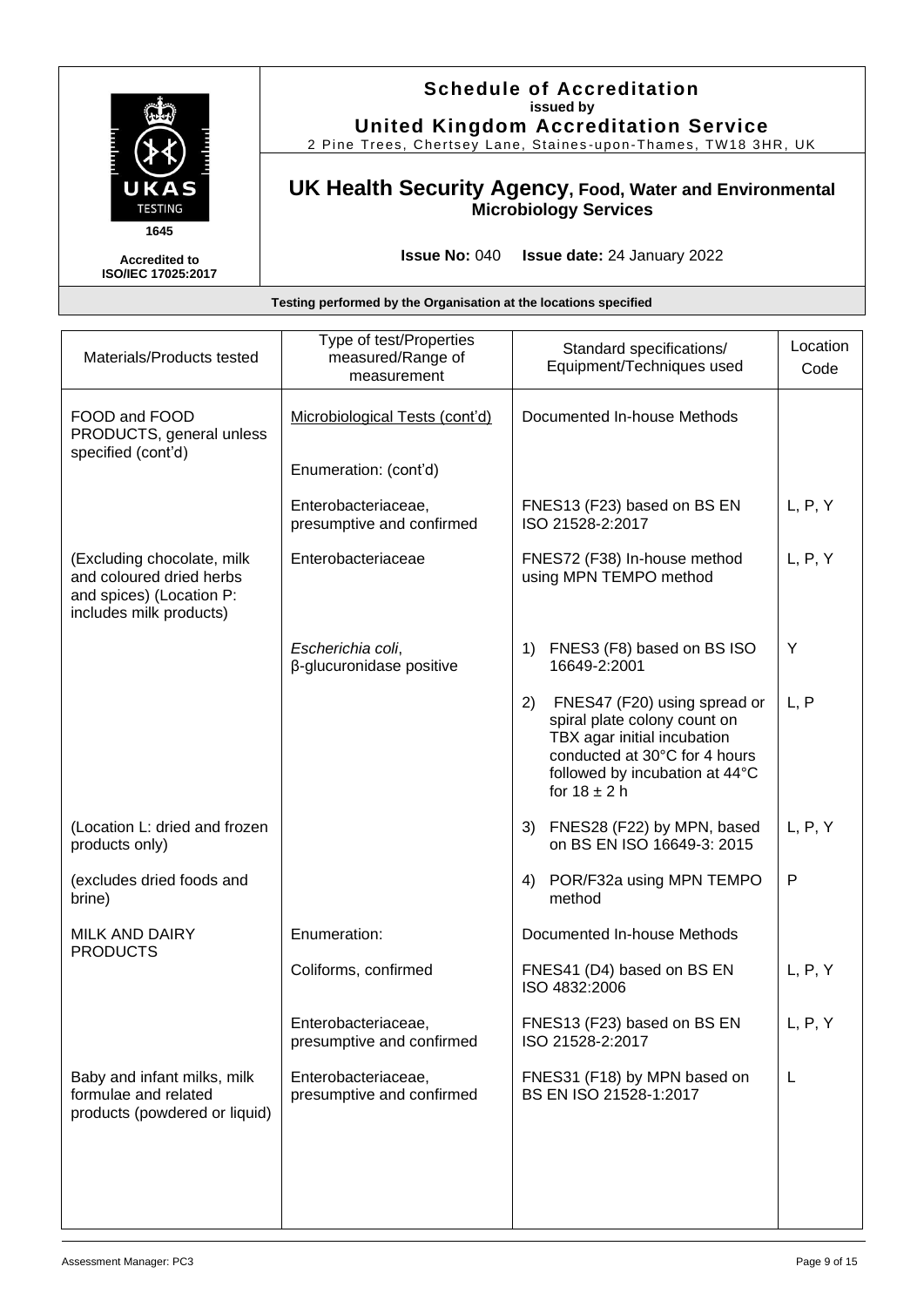

#### **Schedule of Accreditation issued by United Kingdom Accreditation Service**

2 Pine Trees, Chertsey Lane, Staines -upon -Thames, TW18 3HR, UK

### **UK Health Security Agency, Food, Water and Environmental Microbiology Services**

**Issue No:** 040 **Issue date:** 24 January 2022

| Materials/Products tested                                                                               | Type of test/Properties<br>measured/Range of<br>measurement            | Standard specifications/<br>Equipment/Techniques used                                                                                                      | Location<br>Code |
|---------------------------------------------------------------------------------------------------------|------------------------------------------------------------------------|------------------------------------------------------------------------------------------------------------------------------------------------------------|------------------|
| FOOD and FOOD<br>PRODUCTS, general unless<br>specified (cont'd)                                         | Microbiological Tests (cont'd)<br>Enumeration: (cont'd)                | Documented In-house Methods                                                                                                                                |                  |
| <b>SHELLFISH</b><br>Raw molluscan shellfish<br>(clams, cockles, mussels,<br>oysters, scallops and razor | Escherichia coli<br>β-glucuronidase positive                           | FNES48 (F16) by MPN based on<br>BS EN ISO 16649-3: 2015 and in<br>accordance with CEFAS Generic<br>Protocol, issue 15                                      | L, P Y           |
| clams)                                                                                                  | Listeria spp and Listeria<br>monocytogenes                             | FNES22 (F19) based on BS EN<br>ISO 11290-2:2017 with<br>confirmation by biochemical tests<br>using either Biomerieux API or<br>Microgen - Listeria gallery | L, P, Y          |
|                                                                                                         |                                                                        | Optional confirmation by real-time<br>PCR using method FNES44 (M3)                                                                                         | L, Y             |
|                                                                                                         |                                                                        | Optional confirmation by MALDI<br>TOF MS using method FNES93<br>(M7)                                                                                       | P                |
|                                                                                                         | Coagulase positive<br>staphylococci including<br>Staphylococcus aureus | FNES8 (F12) based on BS EN ISO<br>6888-1:2021. Confirmation by<br>DNase, Latex agglutination and<br>tube coagulase test                                    | L, P, Y          |
|                                                                                                         | Yeasts and Moulds at 25 °C                                             | FNES62 (F32) In-house method<br>using DRBC Agar                                                                                                            | L                |
|                                                                                                         |                                                                        |                                                                                                                                                            |                  |
|                                                                                                         |                                                                        |                                                                                                                                                            |                  |
|                                                                                                         |                                                                        |                                                                                                                                                            |                  |
|                                                                                                         |                                                                        |                                                                                                                                                            |                  |
|                                                                                                         |                                                                        |                                                                                                                                                            |                  |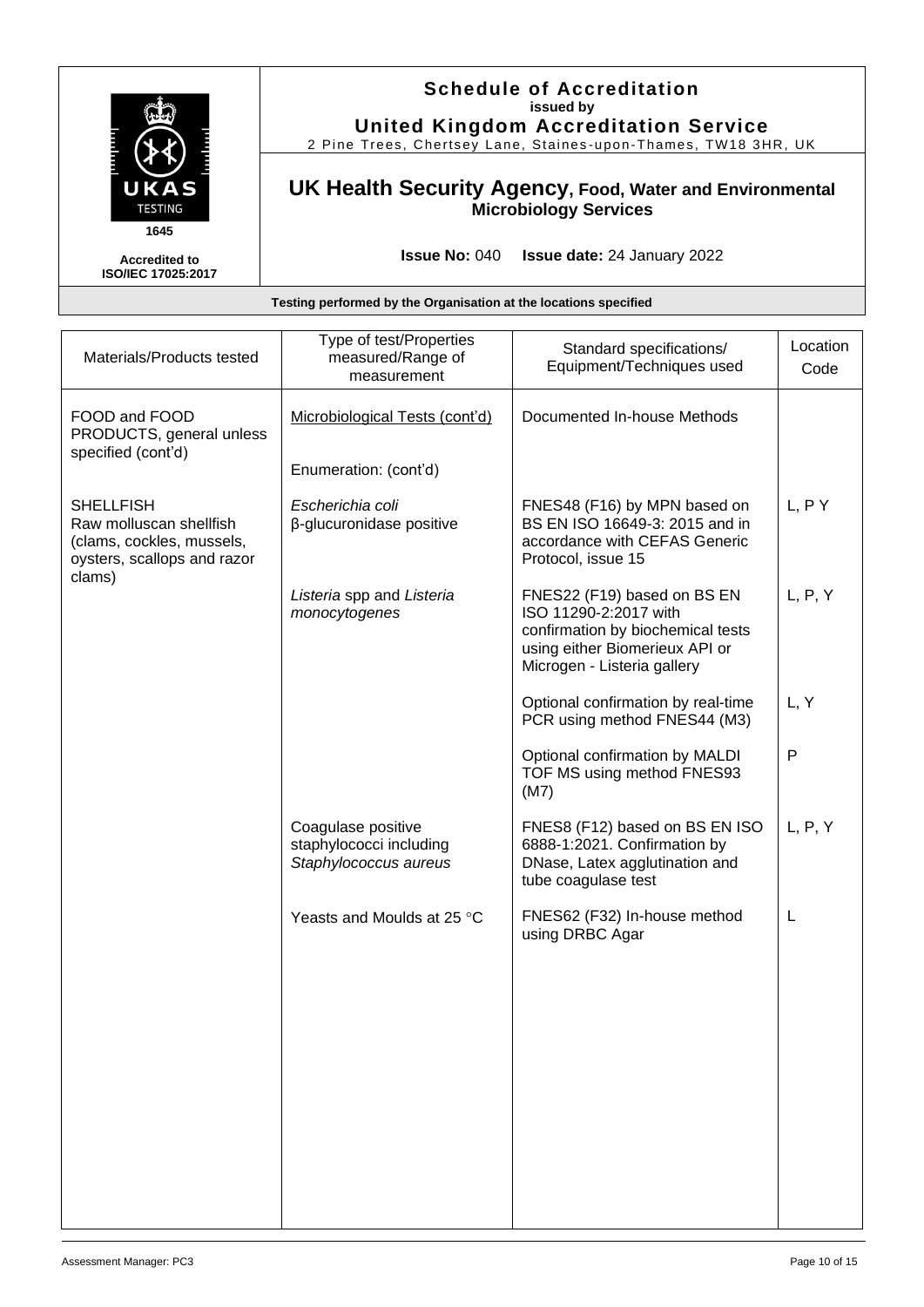| UKAS<br><b>TESTING</b><br>1645             | <b>Schedule of Accreditation</b><br>issued by<br><b>United Kingdom Accreditation Service</b><br>2 Pine Trees, Chertsey Lane, Staines-upon-Thames, TW18 3HR, UK |
|--------------------------------------------|----------------------------------------------------------------------------------------------------------------------------------------------------------------|
|                                            | UK Health Security Agency, Food, Water and Environmental<br><b>Microbiology Services</b>                                                                       |
| <b>Accredited to</b><br>ISO/IEC 17025:2017 | <b>Issue No: <math>040</math></b><br><b>Issue date: 24 January 2022</b>                                                                                        |

| Materials/Products tested                                                                                                                    | Type of test/Properties<br>measured/Range of<br>measurement      | Standard specifications/<br>Equipment/Techniques used                                                                                                                                                              | Location<br>Code |
|----------------------------------------------------------------------------------------------------------------------------------------------|------------------------------------------------------------------|--------------------------------------------------------------------------------------------------------------------------------------------------------------------------------------------------------------------|------------------|
| WATERS, drinking, domestic<br>services, recreational, pool,<br>saline, process, cooling<br>towers, ground, and surface<br>(unless specified) | Microbiological Tests (cont'd)                                   | Documented In-house Methods                                                                                                                                                                                        |                  |
|                                                                                                                                              | Detection:                                                       |                                                                                                                                                                                                                    |                  |
|                                                                                                                                              | Campylobacter spp                                                | FNES52 (W8), FW&E Standard<br>Method. In-house method with<br>enrichment in Bolton or Preston<br>broth and plating onto mCCDA.<br>Confirmation<br>by biochemical/serological<br>confirmation for Campylobacter spp | L                |
|                                                                                                                                              | Escherichia coli O157                                            | FNES34 (W16) based on the<br>Microbiology of Drinking Water Part<br>4F, 2016                                                                                                                                       | L, Y             |
|                                                                                                                                              | Salmonella spp                                                   | FNES77 (W7) based on<br>Microbiology of Recreational Water<br>Part 8, 2016                                                                                                                                         | L                |
|                                                                                                                                              | Detection and Enumeration:                                       |                                                                                                                                                                                                                    |                  |
|                                                                                                                                              | Legionella spp and<br>Legionella pneumophila, SG1<br>and SG 2-15 | FNES24 (W12) based on BS EN<br>ISO 11731: 2017 using filtration<br>with washing or direct plating<br>[Matrix A & B; procedures 1,2,3 or<br>8,9 & 10 or 11, 12, 13 and media C]                                     | L, P             |
|                                                                                                                                              | Legionella spp and<br>Legionella pneumophila, SG1<br>and SG 2-15 | FNES24 (W12) based on<br>BS 6068-4.12:1998 /<br>ISO 11731:1998 (withdrawn)                                                                                                                                         | Υ                |
|                                                                                                                                              |                                                                  |                                                                                                                                                                                                                    |                  |
|                                                                                                                                              |                                                                  |                                                                                                                                                                                                                    |                  |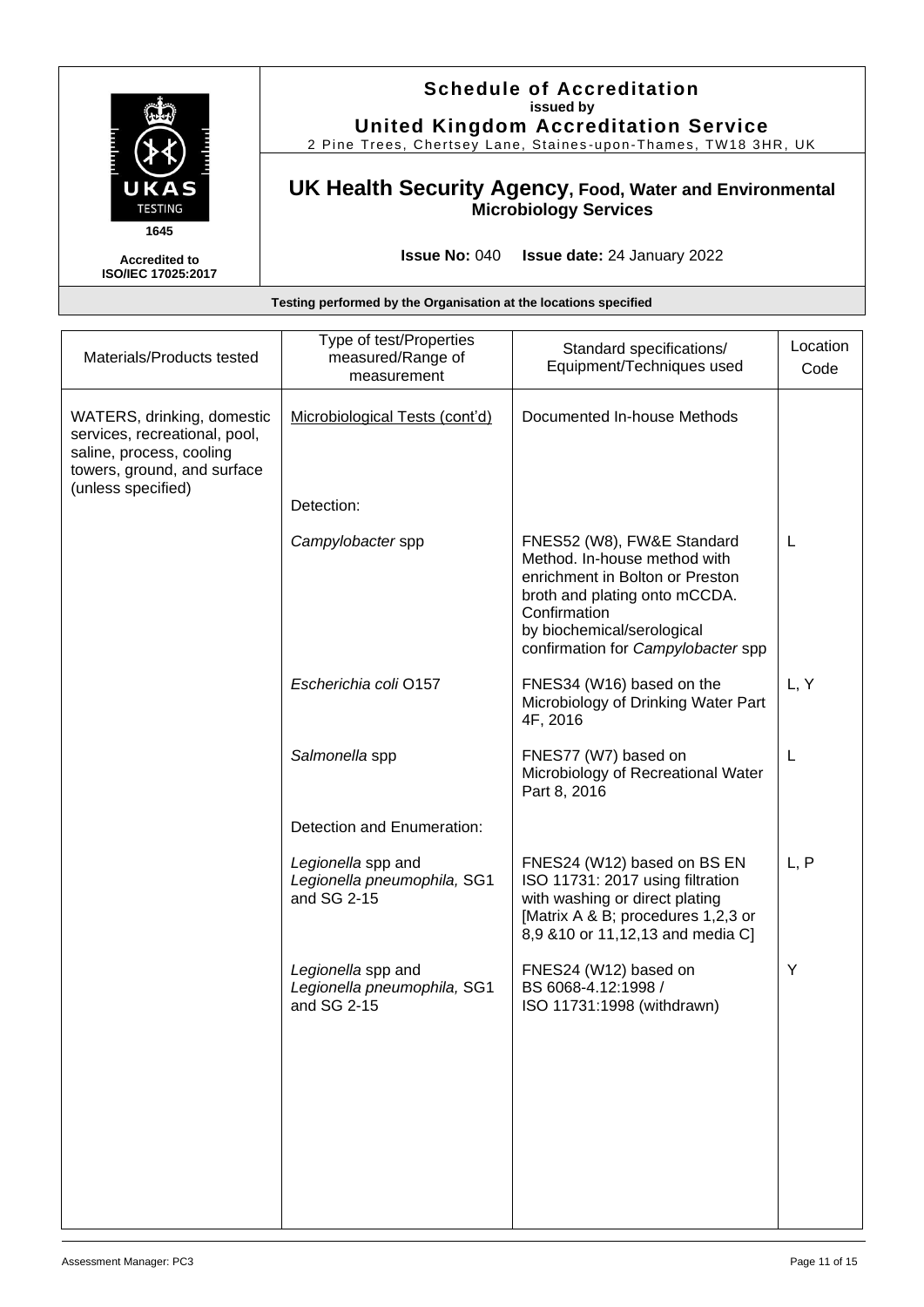

#### **Schedule of Accreditation issued by United Kingdom Accreditation Service**

2 Pine Trees, Chertsey Lane, Staines -upon -Thames, TW18 3HR, UK

### **UK Health Security Agency, Food, Water and Environmental Microbiology Services**

**Issue No:** 040 **Issue date:** 24 January 2022

| Materials/Products tested                                                                                                                            | Type of test/Properties<br>measured/Range of<br>measurement | Standard specifications/<br>Equipment/Techniques used                                                                        | Location<br>Code |
|------------------------------------------------------------------------------------------------------------------------------------------------------|-------------------------------------------------------------|------------------------------------------------------------------------------------------------------------------------------|------------------|
| WATERS, drinking, domestic<br>services, recreational, pool,<br>saline, process, cooling<br>towers, ground and surface<br>(unless specified) (cont'd) | Microbiological Tests (cont'd)                              | Documented In-house Methods                                                                                                  |                  |
|                                                                                                                                                      | Enumeration:                                                |                                                                                                                              |                  |
|                                                                                                                                                      | Aerobic colony count at 22°C<br>and at 37°C                 | FNES58 (W4) based on<br>Microbiology of Drinking Water Part<br>7, 2020 using pour plates                                     | L, P, Y          |
| Recreational and Process,<br>including cooling towers                                                                                                | Aerobic colony count at 30°C                                | FNES58 (W4) based on<br>Microbiology of Drinking Water Part<br>7, 2020 using pour plates                                     | $\mathsf{P}$     |
|                                                                                                                                                      | Aerobic colony count at 30°C                                | FLOS59 (F7316) using YEA<br>incubated at 30°C for 48 hours                                                                   | L                |
| Pool waters                                                                                                                                          | Aerobic colony count at 37°C<br>for 24 hours                | FNES58 (W4) In-house method<br>using YEA incubated at 37°C for 24<br>hours                                                   | L, P, Y          |
|                                                                                                                                                      | Coliform and Escherichia coli<br>presumptive and confirmed  | FNES39 (W2) based on<br>1)<br>Microbiology of Drinking Water<br>Part 4, 2016, using membrane<br>filtration and MLSB          | L, P, Y          |
| (excluding Saline)                                                                                                                                   |                                                             | FNES50 (W18) MPN based on<br>2)<br>Microbiology of Drinking Water<br>Part 4, 2016, using IDEXX<br>(Colilert 18) Quanti-tray™ | L, P, Y          |
|                                                                                                                                                      | Enterococci, presumptive and<br>confirmed                   | FNES23 (W3) based on<br>Microbiology of Drinking Water Part<br>5, 2012                                                       | L, P, Y          |
|                                                                                                                                                      |                                                             |                                                                                                                              |                  |
|                                                                                                                                                      |                                                             |                                                                                                                              |                  |
|                                                                                                                                                      |                                                             |                                                                                                                              |                  |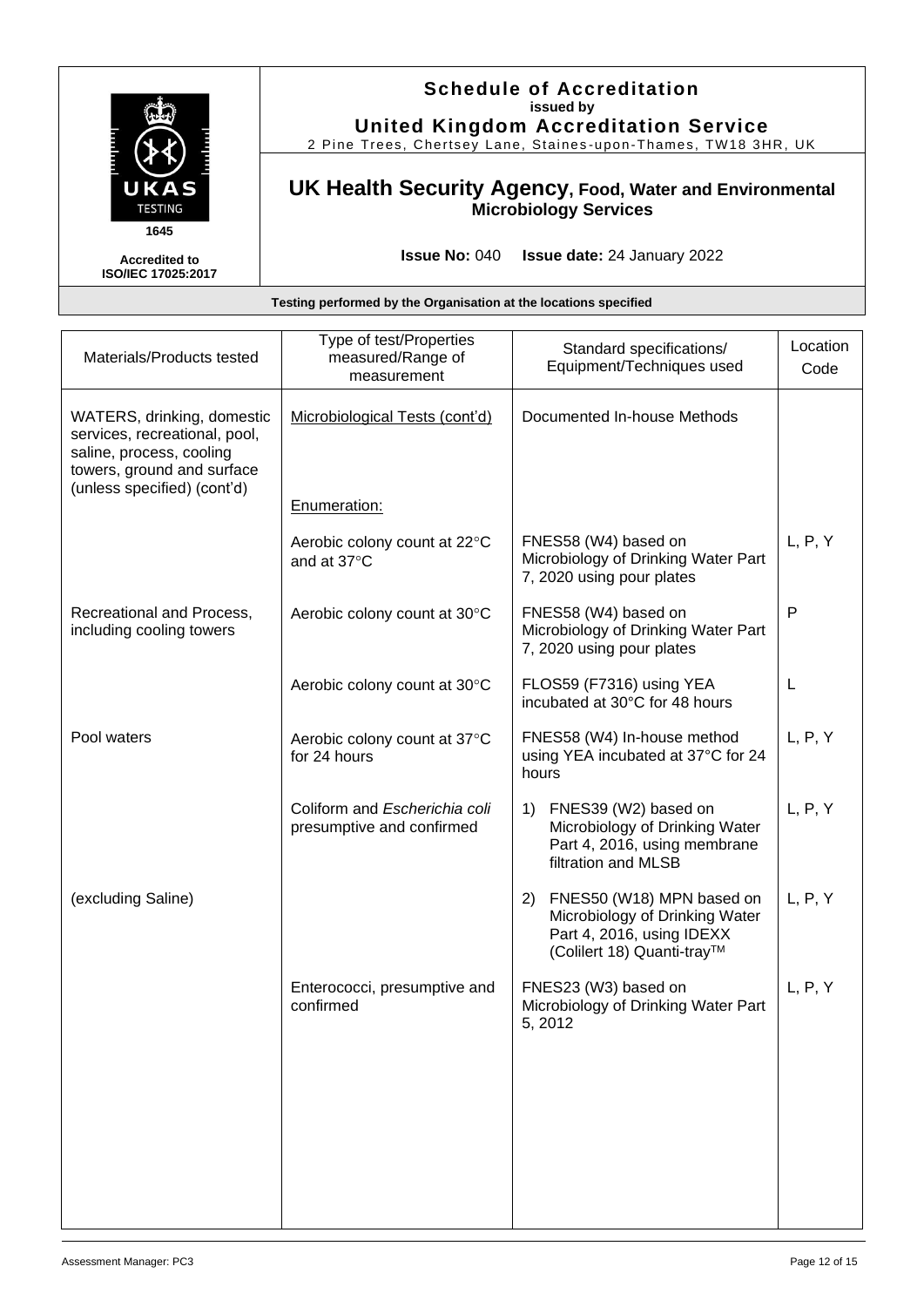| UKAS<br><b>TESTING</b>                                    | <b>Schedule of Accreditation</b><br>issued by<br><b>United Kingdom Accreditation Service</b><br>2 Pine Trees, Chertsey Lane, Staines-upon-Thames, TW18 3HR, UK |
|-----------------------------------------------------------|----------------------------------------------------------------------------------------------------------------------------------------------------------------|
|                                                           | UK Health Security Agency, Food, Water and Environmental<br><b>Microbiology Services</b>                                                                       |
| 1645<br><b>Accredited to</b><br><b>ISO/IEC 17025:2017</b> | <b>Issue No: 040</b><br><b>Issue date:</b> 24 January 2022                                                                                                     |

| Testing performed by the Organisation at the locations specified                                                                                     |                                                             |                                                                                                                                                                                                                                                       |                  |
|------------------------------------------------------------------------------------------------------------------------------------------------------|-------------------------------------------------------------|-------------------------------------------------------------------------------------------------------------------------------------------------------------------------------------------------------------------------------------------------------|------------------|
| Materials/Products tested                                                                                                                            | Type of test/Properties<br>measured/Range of<br>measurement | Standard specifications/<br>Equipment/Techniques used                                                                                                                                                                                                 | Location<br>Code |
| WATERS, drinking, domestic<br>services, recreational, pool,<br>saline, process, cooling<br>towers, ground and surface<br>(unless specified) (cont'd) | Microbiological Tests (cont'd)                              | Documented In-house Methods                                                                                                                                                                                                                           |                  |
|                                                                                                                                                      | Enumeration: (cont'd)                                       |                                                                                                                                                                                                                                                       |                  |
|                                                                                                                                                      | Pseudomonas aeruginosa                                      | FNES12 (W6) based on<br>Microbiology of Drinking Water Part<br>8, 2015 confirmation by Milk<br>cetrimide agar and oxidase testing                                                                                                                     | L, P, Y          |
|                                                                                                                                                      |                                                             | Or by MALDI TOF MS using<br><b>FNES93 (M7)</b>                                                                                                                                                                                                        | P                |
|                                                                                                                                                      | Staphylococcus aureus                                       | FNES36 (W10) using membrane<br>filtration                                                                                                                                                                                                             | L                |
|                                                                                                                                                      | Sulphite reducing clostridia                                | FNES60 (W5a) based on<br>Microbiology of Drinking Water Part<br>6, 2021                                                                                                                                                                               | L                |
|                                                                                                                                                      | Clostridium perfringens,                                    | FNES59 (W5) based on<br>Microbiology of Drinking Water Part<br>6, 2021                                                                                                                                                                                | L, P, Y          |
| <b>HEALTHCARE WATERS</b>                                                                                                                             |                                                             |                                                                                                                                                                                                                                                       |                  |
| Endoscope Washer<br><b>Disinfector Rinse Waters</b>                                                                                                  | Viable Mesophilic Bacteria<br>(Aerobic Colony Count)        | FNES10 (W22) using membrane<br>filtration and TSA at 30°C for 5<br>days in accordance with HTM 01-<br>06 Part E 2016<br>With optional identification of Ps<br>aeruginosa by Milk Cetrimide and<br>oxidase or MALDI TOF MS using<br><b>FNES93 (M7)</b> | L, P, Y<br>P     |
| <b>RO Fluids and Ultrapure</b><br><b>Dialysis Fluids</b>                                                                                             | Viable Mesophilic Bacteria<br>(Aerobic Colony Count)        | FNES69 (W22A) based on BS EN<br>ISO 23500:2019 (Part 3 and Part<br>5), using membrane filtration and<br>TGEA incubated at 21°C for 7 days                                                                                                             | Y                |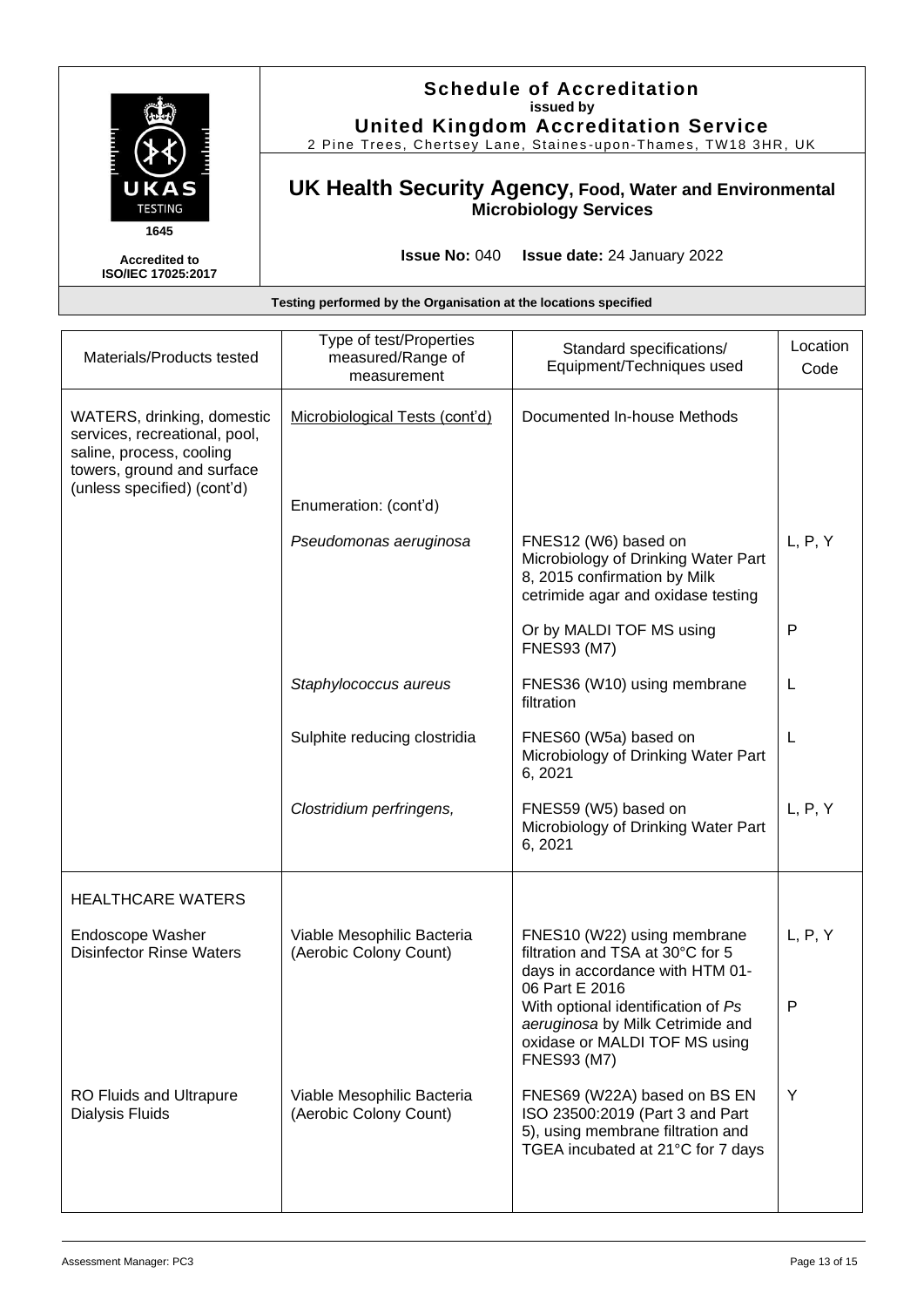

#### **Schedule of Accreditation issued by United Kingdom Accreditation Service**

2 Pine Trees, Chertsey Lane, Staines -upon -Thames, TW18 3HR, UK

### **UK Health Security Agency, Food, Water and Environmental Microbiology Services**

**Issue No:** 040 **Issue date:** 24 January 2022

Biochemical including API20E /

enrichment in Buffered Peptone Water with FNES88 (M11)

automated Qiagen EZ1 Advanced XL extraction and FNES43 (M2), subsequent real time PCR

Serological testing

Salmonella DNA **FNES16** (F13) using primary

#### **Testing performed by the Organisation at the locations specified** Materials/Products tested Type of test/Properties measured/Range of measurement Standard specifications/ Equipment/Techniques used Location Code HEALTHCARE WATERS (cont'd) Microbiological Tests (cont'd) | Documented In-house Methods Enumeration: (cont'd) Endoscopy washer disinfector rinse waters and other instrument rinse fluids Environmental, rapid-growing presumptive *Mycobacterium* spp FNES30 (W23) using membrane filtration and Middlebrook 7H11 agar incubated at 30°C for 7 days and Ziehl-Neelsen's acid fast confirmatory stain L *Pseudomonas aeruginosa* FNES12 (W6) based on Microbiology of Drinking Water Part 8, 2015 confirmation by Milk cetrimide agar and oxidase testing L, P, Y Or by MALDI TOF MS using FNES93 (M7) P FOOD and FOOD PRODUCTS, WATERS and ENVIRONMENTAL SAMPLES, unless specified Molecular Tests **Documented In-house Methods** Detection: FOOD and FOOD PRODUCTS (excluding frozen foods and fresh leaves/vegetable of low surface moisture) and environmental samples Salmonella DNA **FNES16** (F13) using primary enrichment in Buffered Peptone Water with FNES42 (M1) automated Maxwell extraction and FNES43 (M2) subsequent real time PCR with confirmation using L

FOOD and FOOD PRODUCTS and ENVIRONMENTAL

(Location Y: Waters)

SAMPLES

P, Y